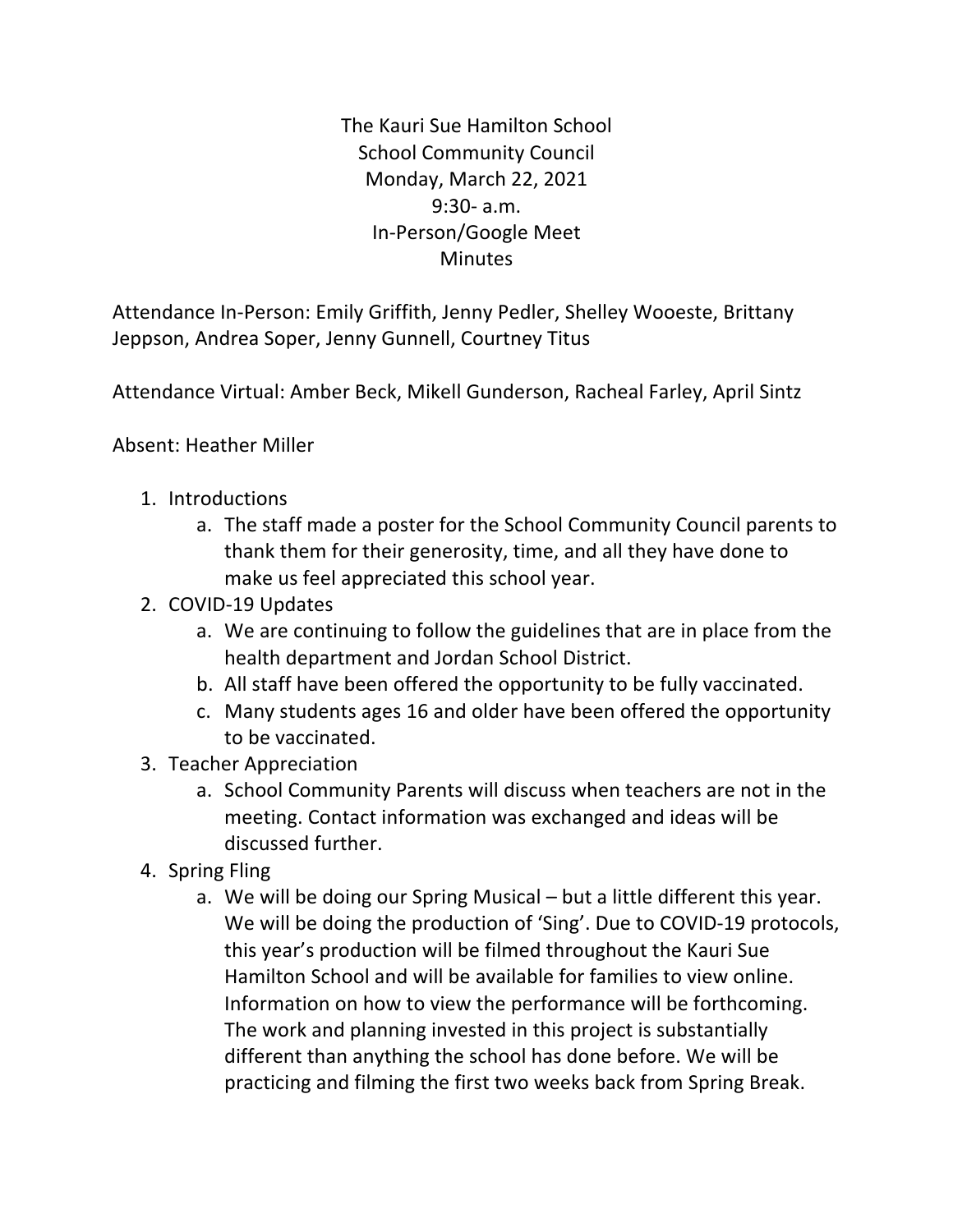- 5. SIBS
	- a. We had a fun SIBS night in March  $-$  A Day in the Life. We had some new faces join the zoom that night. We will do one more SIBS activity before the end of the year. It will probably be virtual. But we are thinking of a way to do something outside with a group a SIBS. We will send out more information with dates and times.
- 6. School Climate Survey Parents
	- a. All parents, guardians and caretakers are invited to participate in completing the Utah School Climate Survey from the Utah State Board of Education. This survey includes questions about your student's learning, school safety, and interpersonal relationships, as well as your attitudes about the institutional environment and your personal involvement in school.
	- b. Please take this survey for each school at which you have one or more students enrolled. It is confidential and will take about six minutes to complete. As you respond to each item, think about your own personal experiences as a parent, caregiver or guardian at your student's school. Please answer all of the questions.
	- c. The survey is open until May 7, 2021.
	- d. The link to complete the survey is below:

## • Utah's School Climate Survey

- 7. Go over 2019-2020 LAND Trust data and expenditures
- 8. Overall, on IEP goals for the 2019-2020 school year 24% of students met their IEP goals, 70% of students made sufficient progress and 6% of students made insufficient progress.

 IEP Goal Progress

| Year      | # of Goals | Goals Met | Sufficient | Insufficient |
|-----------|------------|-----------|------------|--------------|
| 2014-2015 | 879        | 16%       | 72%        | 12%          |
| 2015-2016 | 1036       | 15%       | 76%        | 9%           |
| 2016-2017 | 1054       | 18%       | 76%        | 6%           |
| 2017-2018 | 1294       | 22%       | 69%        | 9%           |
| 2018-2019 | 1425       | 24%       | 68%        | 8%           |
| 2019-2020 | 1497       | 24%       | 70%        | 6%           |

9. Data Dive